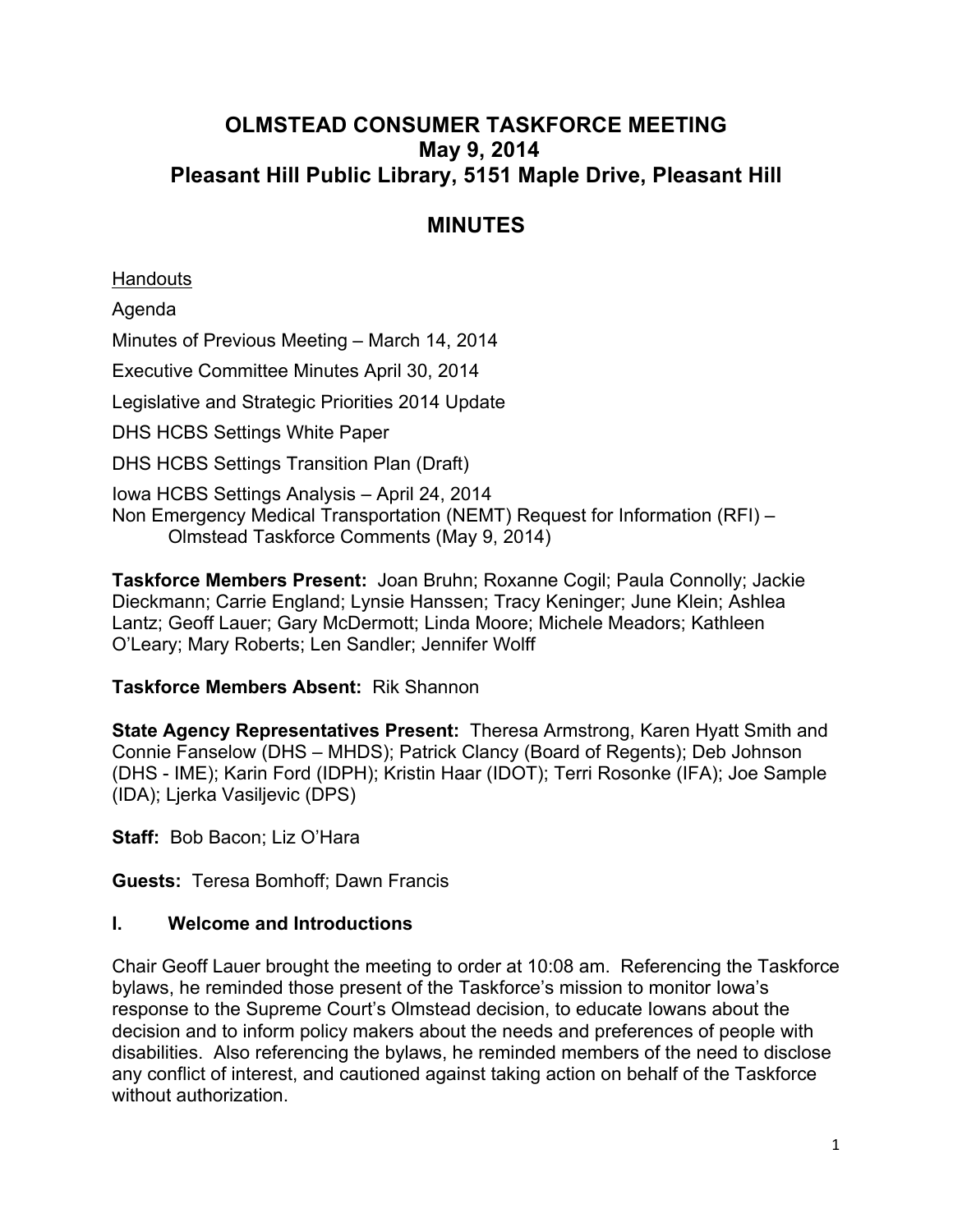Members and guests introduced themselves. Geoff welcomed the six new members present, and noted that recruitment of new members will always be a high priority because of the term limit policy adopted in recent years.

# **II. Approval of the Agenda**

Geoff proposed the addition of two items to the agenda: discussion of the Healthy Behaviors initiative of IME, under the Iowa Health and Wellness Plan; and discussion of issues related to special needs trusts to be taken up before or after the update on redesign. Paula Connolly moved that the agenda be approved as amended. Kathleen O'Leary supported the motion. Motion carried.

# **III. Approval of the Minutes of the Previous Meeting – March 14, 2014**

Geoff noted that letters had been sent to the Iowa Hospital Association and the Iowa Primary Care Association, as directed by the Taskforce at the March meeting, urging them to encourage their members to be proactive in determining a patient's enrollment in the Iowa Wellness Plan. The letter was developed with the assistance of IME staff responsible for I-HAWP implementation. Michele Meadors moved to approve the minutes of previous meeting on March 14, 2014. Roxanne Cogil supported the motion. Motion carried.

# **IV. Executive Committee Report**

Len Sandler moved to approve the Executive Committee minutes from April 30, 2014. Michele Meadors supported the motion. Motion carried.

A. Legislative Update.

A number of bills of interest to people with disabilities were passed. The Refueling Assistance bill was not, but advocates, including Taskforce member Gary McDermott, intend to seek the re-introduction of the bill next year.

Although the Legislature approved an additional \$6 million in appropriations to reduce the waiting lists for the Home and Community Based waivers, Geoff stated that he had been contacted by a Joint Health and Human Services Appropriations Committee member who expressed concern about a possible veto. Paula cited the Governor's concern about the on-going "problem" of waiver waiting lists, and noted that creation of a Legislative Study Committee on Iowa's waiver system, (which did not happen this session), was intended to allow for review of long term solutions.

Geoff suggested that the Governor may still believe that the creation of the I-HAWP program will somehow be able to access waiver-like services. He also may believe that people on the waiting list are already on Medicaid. Len Sandler suggested that staff review the minutes of last year's meetings when DHS Director Chuck Palmer spoke to the Taskforce about I-HAWP, to see if his statements are consistent with the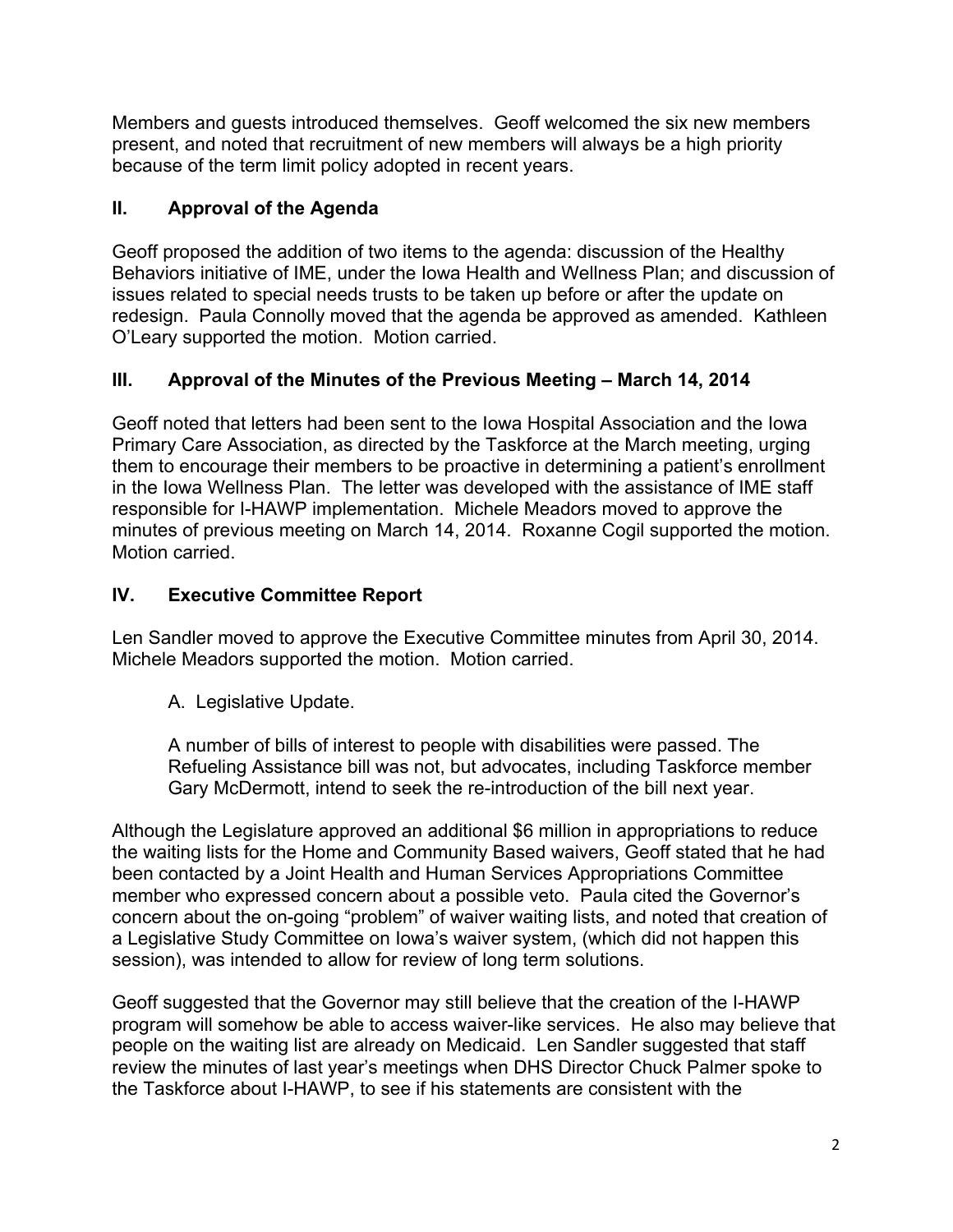Governor's. Michele Meadors moved that the Taskforce send a letter to the Governor once again clarifying the difference between services available under I-HAWP and those offered under waivers. Many members supported the motion.

June Klein suggested a letter be sent to IME clarifying what is covered and what is not under I-HAWP. Teresa Bomhoff said it might be worth noting that 47 organizations had signed last year's letter. The letter should ask for a meeting with the Governor. Several Taskforce members expressed interest in taking part in the meeting. Geoff said that individual Taskforce members are of course free to send their own letters to the Governor, or call or email. While people can't state they represent the Taskforce they can mention their membership on it. A vote was then taken on the amended motion and it carried. Kathleen O'Leary asked that the letter be sent out to the Taskforce members as soon as possible.

Continuing the legislative update, Geoff stated that HCBS Waiver Rent Subsidy funding remained level.

There was a significant increase (\$765,000) in Title I state match appropriations, which will help support the creation of more integrated employment options for Iowans with disabilities. The increase in state match for federal Title I funds means that Iowa will begin drawing down almost all the Title I to which it is entitled. Geoff was uncertain whether a letter to the Governor asking for his support was really necessary. Paula wanted it noted in the minutes that the situation would continue to be monitored. Deb Johnson stated that IME had been working with Iowa Vocational Rehabilitation Services (IVRS) to make their two employment service systems work better and in tangent to improve employment options. IVRS will probably have a greater focus on youth, and on shorter supports such as career exploration and job training, while Medicaid will be used to fund more long-term supports.

Another major issue was the Legislature's passage of the Medicaid "clawback" provision, which requires the region to return 80% of savings incurred in mental health services due to expansion of Medicaid coverage to many individuals previously served by counties. DHS is working on the methodology for calculating savings. Teresa Bomhoff said NAMI has been looking closely at the details to determine the impact. The new formula may make it easier on regions than previously anticipated but the Legislature did not delay its original timeline. Theresa Armstrong is expected to provide more details in her update.

Roxanne Cogil spoke about the Legislature's cannabis bill, which allows families with epileptic children to purchase cannabis oil out of state without fear of arrest or penalty on returning to Iowa. The national Epilepsy Foundation has some reservations about cannabis as a treatment for epilepsy, and has taken no position on the bill, in the belief that a lot more research has to be done to determine whether it is truly effective. Roxanne stated that on the other hand the Foundation has been working hard to make it easier and faster for doctors to secure prior authorization for drugs not listed in an insurer's formulary. HF 2463 would mandate that insurers use a standardized prior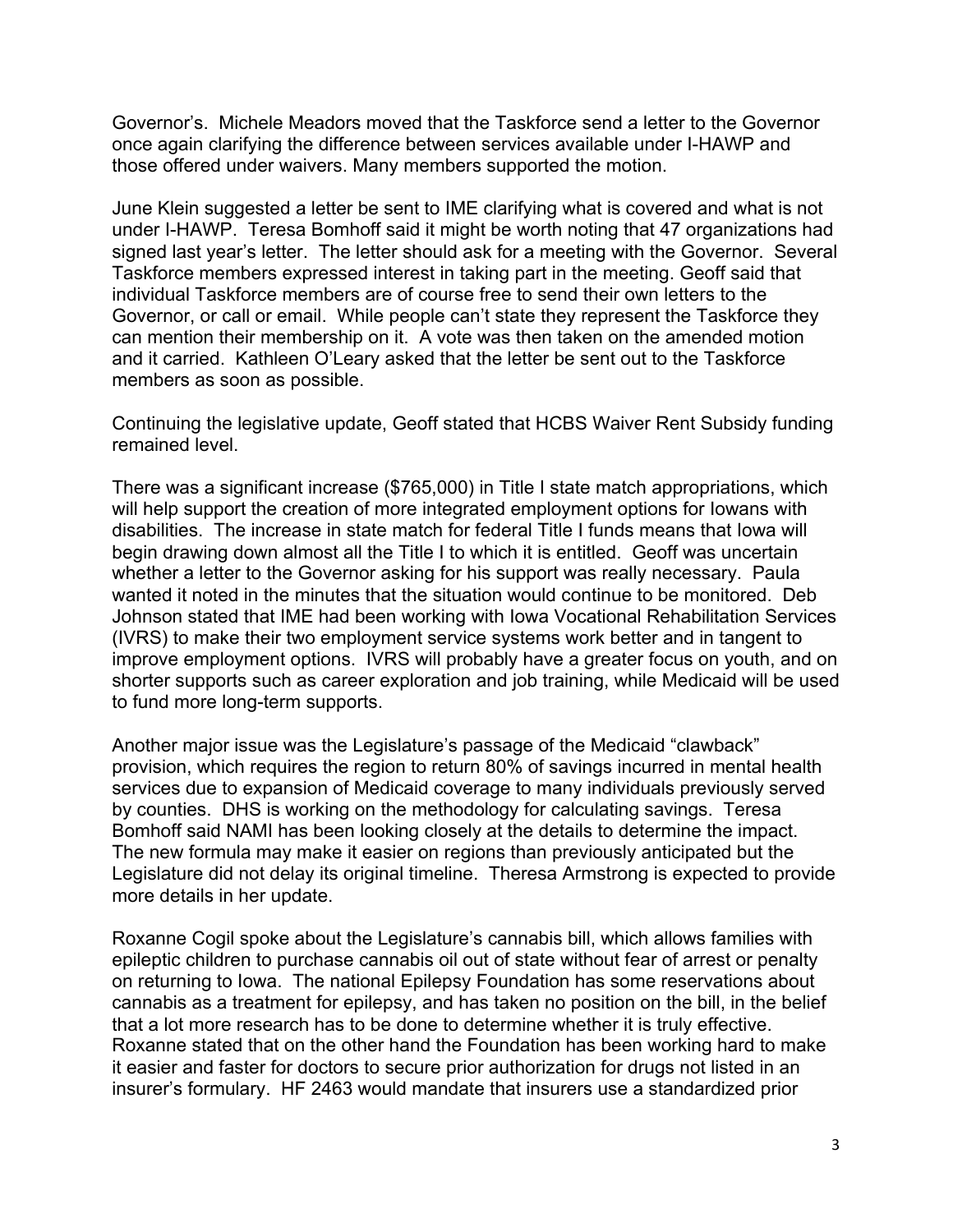authorization form that can be submitted electronically by doctors, with a mandatory 72 hour turnaround in the insurer's decisions. This bill is strongly supported by the Epilepsy Foundation, and it would also benefit other disability groups with chronic conditions who experience fluctuations in the effectiveness of their medications. Michele Meadors moved that the Taskforce send a letter to the Governor urging support for HF 2463. Paula Connolly supported the motion. Motion carried.

In the interest of time, agenda item IV.B – Discussion of Olmstead Implementation was deferred.

C. Action Item: Request for approval of Taskforce comments in response to DHS Non Emergency Medical Transportation RFI.

The comments include recommendations that the vendor of transportation brokerage services under a new DHS contract should be required to engage in more intensive Medicaid member education on how to access NEMT, to establish and meet regularly with a stakeholder advisory group, and to maintain and publicly report on its website data on trips, denials of service and service quality. Michele Meadors moved to approve submission of Taskforce comments in response to the DHS Non Emergency Medical Transportation RFI. Kathleen O'Leary supported the motion. Motion carried.

D. Action Item: Request for authorization to submit Taskforce comments on Iowa Health and Wellness Plan.

Iowa Medicaid Enterprise is requesting stakeholder comment on its implementation of the I-HAWP. The letter would include past comments submitted on I-HAWP on various occasions, such as concern for the lack of access to NEMT services. Deb Johnson suggested the comments include notes on what is working well and should be maintained in the program. Paula moved that the Taskforce authorize submission of comments on the Iowa Health and Wellness Plan. Kathleen supported the motion. Discussion followed.

June Klein raised concerns about the new Healthy Behaviors Program associated with I-HAWP, and intended to support the focus on wellness and prevention. The Healthy Behaviors Program creates incentives for I-HAWP participants to take steps to improve their own health by exempting them from premium payments in the first year of enrollment if they complete a health assessment and get a basic wellness exam from their primary care physician. In future years they receive further incentives for yet to be announced healthy behaviors. June's concern is that many people in the eligible population may be ill-equipped to fulfill requirements due to such factors as lack of transportation, child care or even a basic understanding of steps to control their health. June said that assistance should be provided to such individuals, perhaps by community partners with IME. Without such assistance, the program can even seem punitive, when that is not the intent. It was agreed these comments should be incorporated in the document. Deb Johnson said that the intent is to encourage people to have a real relationship with their primary care physician. She asked that the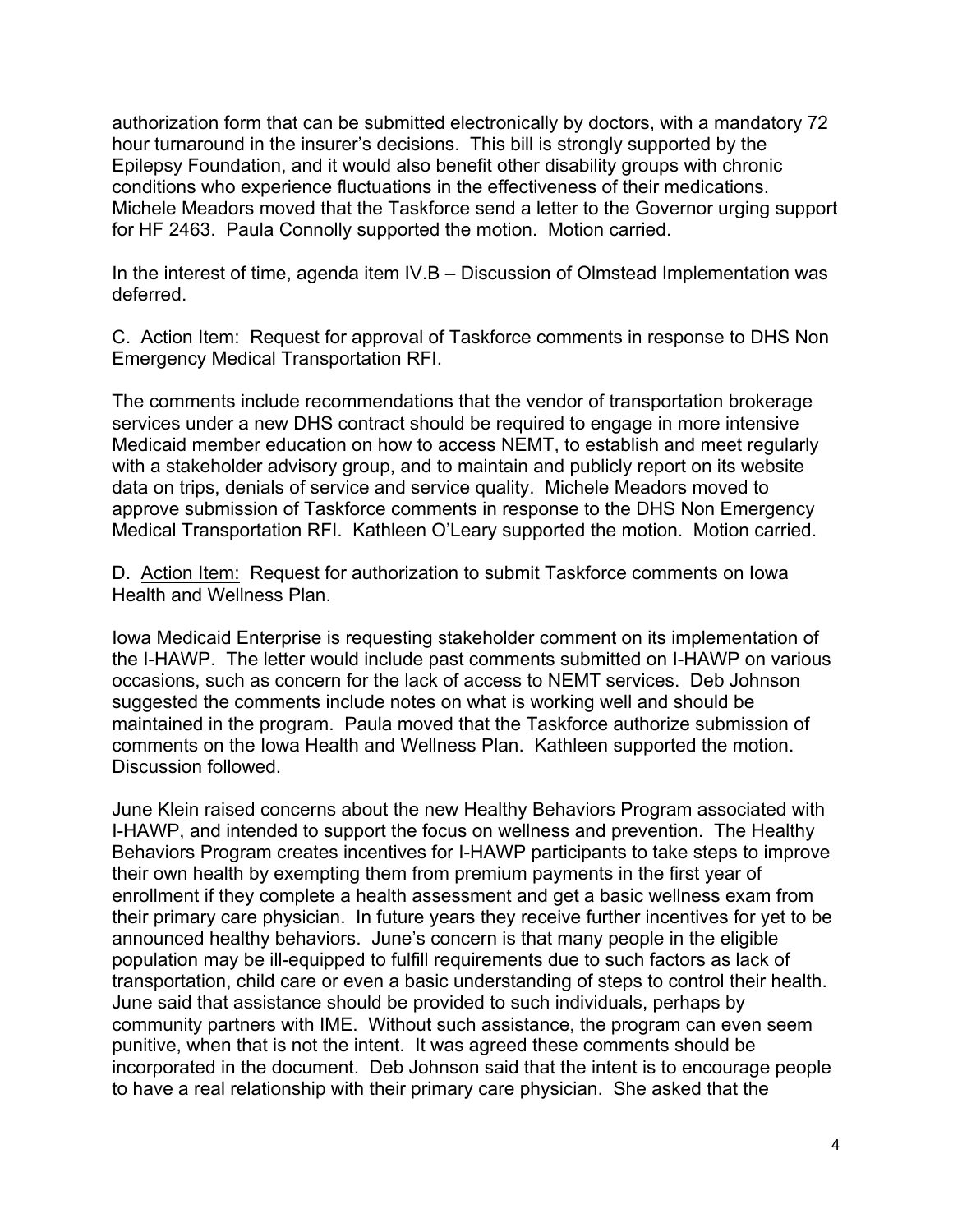Taskforce comments include specific ideas about how to overcome barriers to wellness. Paula thought consumer education would be key.

Geoff asked for a new motion incorporating these ideas. Michele Meadors moved that these comments be submitted to Iowa Medicaid Enterprise. Roxanne Cogil supported the motion. Motion carried. Liz was asked to send Taskforce members the date and location of the public hearing being held on I-HAWP.

Paula expressed concern about whether the new Taskforce members were getting enough information on the issues. Geoff said it is likely to take a year before new members will begin to feel comfortable with the range of issues the Taskforce has to deal with. Bob Bacon commented that no one should feel as though he or she has to be an expert on everything.

## **V. Update on Redesign**

Theresa Armstrong (Chief, Bureau of Community Services and Planning, MHDS) stated that in July of this year all counties will be in an approved region, with Polk County's request approved for exemption from that requirement. Mahaska and Marion Counties have interim approval to form a two-county region; there are supposed to be no fewer than three, and Marion and Mahaska will have to demonstrate in the coming year that they can function effectively as a region. There are 15 regional entities in total, including Polk County. The financing sources for regional operations are:

- Property tax revenues (\$110 million in FY 2015) for services not covered by other sources;
- Equalization payments (\$30.5 million for FY '15, an increase of \$1 million over last year) to bring all counties up to a funding level equivalent to \$47.28 per capita; counties levying higher than \$47.28 must bring their levies down;
- Funds previously referred to as the Risk Pool (\$11.5 million) which counties will give to their regions;
- Fund balances if counties have a fund balance, it must be used to pay for core and core plus mental health and disability services, although 25% of a county's budget can be reserved to maintain cash flow.

The appropriations can support both services and administrative costs, though these must be reported separately. Regions are required to provide an annual budget and service plan.

Theresa provided information on how the Medicaid offset ("clawback") is supposed to work. It is clear that a significant number people previously receiving county services are now getting them through the Iowa Health and Wellness Plan. Medicaid is thus saving money for the counties, and the Legislature has mandated the disposition of 80% of those savings. The remaining 20% stays with the counties. If a county has received equalization payments as defined above, the county must return 80% of its savings to the state. The state must use those savings to pay for services. If the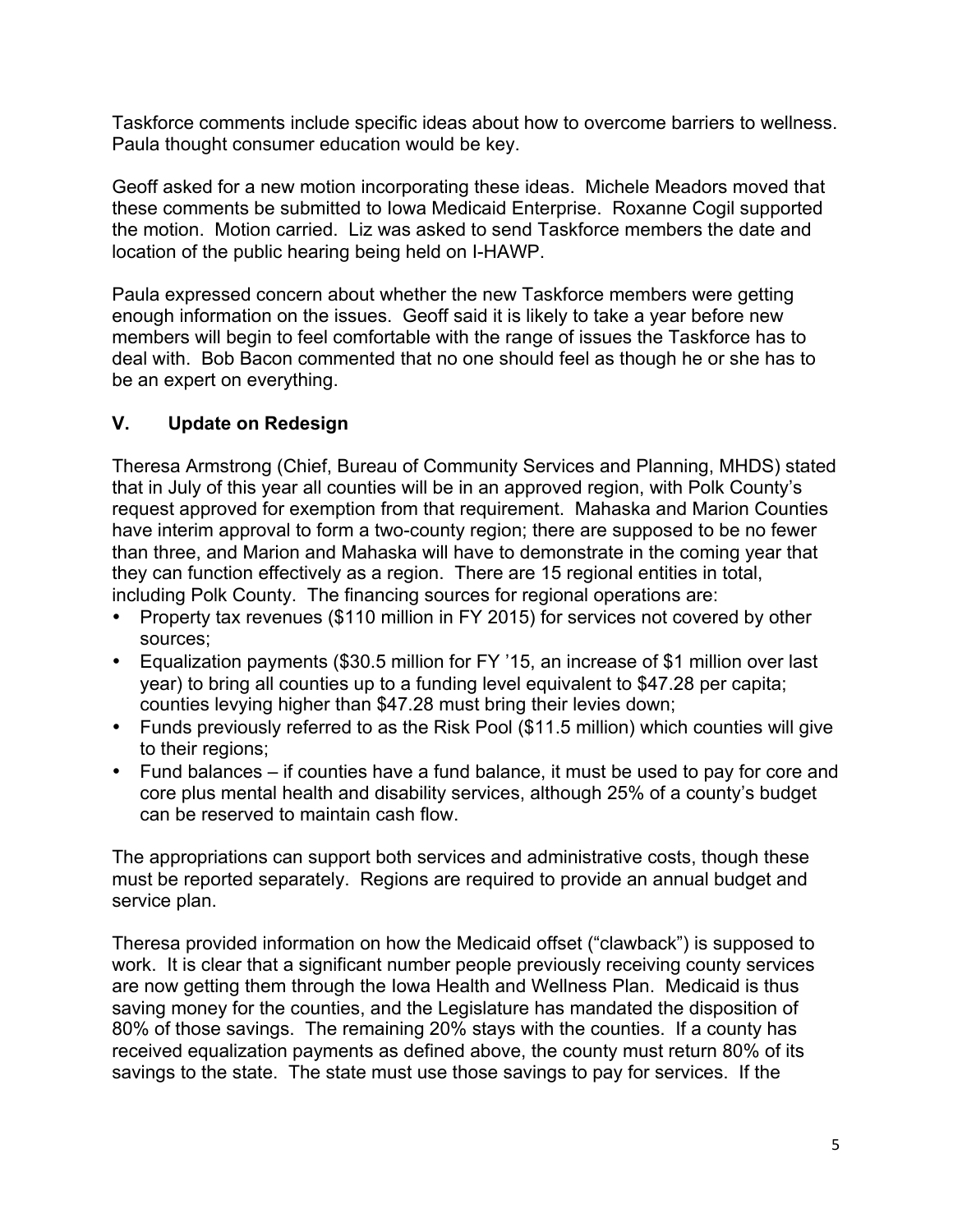county did not receive equalization funds, the savings must be used to reduce its property taxes.

The date of the first determination of savings will be October  $15<sup>th</sup>$  of this year; the savings must be returned by January  $1<sup>st</sup>$ . Theresa said the fact that the offset amount still hasn't been determined is a concern.

Teresa Bomhoff said that the clawback funds could have gone to develop more core and core plus services, especially since property tax levies for services has been frozen since 1996. The former \$126 million funding level has now shrunk to \$110 million. The clawback could also have been used to serve people above 150% of federal poverty level (FPL) or people with developmental disabilities or brain injury but not intellectual disabilities. Paula questioned whether inequity was being perpetuated, in that whether a person can get services depends on where they live.

Regional plans must be acted upon by DHS no later than 6/1/14. They are not yet posted on the DHS website, because they haven't been approved. In response to questions about how people could comment on the plan for their region, Theresa said DHS would be the only place in some cases. Some regions are giving them to the public but most do not yet have websites. Jackie Dieckmann moved that the Olmstead Taskforce make a formal request to DHS for copies of the regional plans and budgets. Michele Meadors supported the motion. Len Sandler strongly encouraged Taskforce members to get involved in their region's planning advisory groups. The regions could also use the Taskforce for feedback on plans. Motion carried.

Geoff asked Theresa about the status of work on outcomes and performance measures, now that regions are beginning operations. Theresa said that development of a data dashboard is a long term goal. However, MHDS has shared the recommendations of the Outcomes Workgroup with the regions. The starting point for regional accountability will be a review of Medicaid and county claims data. This information is not on outcomes, strictly speaking, but it is still useful in getting a sense of penetration rates. The next step will be to look at data from providers (number of jobs, wages, etc.), and then at data from service users. There is no timeline in place for this yet. Geoff expressed the desire for that timeframe. Paula also expressed concern that families would not have an opportunity to speak publicly about issues without providers present, which can be intimidating. Paula tried to help a family going through a SIS assessment, and she saw inconsistencies in the use of the SIS when the family moved from one county to another. Theresa did not want the impression created that assessments will not be uniform and standardized. A presentation to the Taskforce on SIS implementation would probably be helpful.

## **X. Presentation on HCBS Settings Transition Plan**

This agenda item was moved up because Deb Johnson had time constraints. She noted that it would be helpful if everyone signed the attendance sheet, as IME is trying to track everyone to whom they're presenting on the transition plan. She referenced three documents which had been sent to Taskforce members: a white paper providing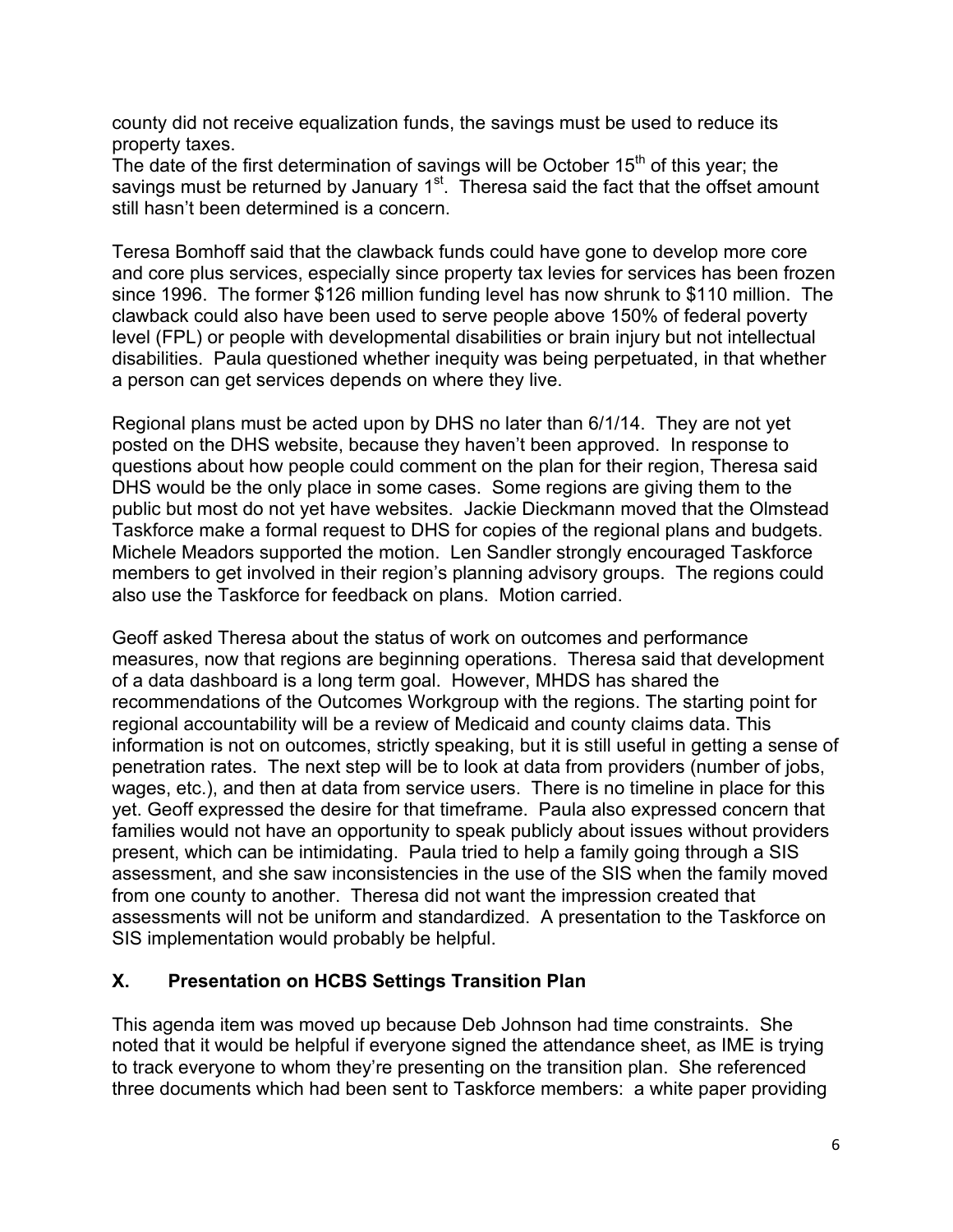an overview of the impact of the rule on HCBS and how the state will approach implementation; an analysis of current service setting types; and a plan for transition of Iowa to full compliance with the rule, along with a timeline. The CMS rule applies to all Section 1915(c) waivers and the 1915(i) Habilitation Services waiver.

Deb briefly described the background and purpose of waivers, which actually had their start in Iowa in the 1980's. Newborn Katie Beckett had significant disabilities and health issues and was unable to leave the hospital for two years. In order to maintain her eligibility for Medicaid, she had to be in the hospital, even though her mother was certain that she could provide Katie with what she needed at home better and more cheaply, as long as Katie remained eligible for Medicaid. Deb commented that most people don't want to be in institutional or congregate settings in order to get the services they need. Katie's mother brought her crusade to Congress, which authorized creation by states of HCBS Waivers, which provide services in the home or community. An important condition is that the individual has to require an institutional level of care (i.e., hospital, nursing home or intermediate care facility (ICF)). Iowa's seven Section 1915(c) waivers can serve people with incomes up to 300% of federal poverty level (FPL); the Section 1915(i) Habilitation Waiver can only serve people up to 150% FPL.

The new rules from the Centers for Medicare and Medicaid Services define what is meant by the "integrated setting" requirement. They arose partly because some states allowed a switch from what was an institutional setting to an HCBS Waiver setting without changing the setting itself. Draft rules were first published in 2009, so these final rules were long in coming. Thousands of comments were submitted. The rules, which first focused on physical features of the setting, now deal more with the nature and quality of the person's experience and the extent to which they interact with the community and with people who don't have disabilities. Some settings are clearly identified as institutional, including hospitals, nursing homes, ICFs, and institutes for mental disease, and are not eligible as sites for HCBS services. The fundamental purpose is to provide a range of meaningful choices about where to live and work. Choice entails the risk of poor choices, e.g., in the selection of roommates or friends.

The rules will mean a change in the way IME does business, in such areas as more rigorous person centered planning. The first focus is Medicaid but Deb predicted that the rule will impact regional service delivery as well. She would like to give the Taskforce regular updates on implementation of the plan, and would like suggestions for quality indicators. Once the rule was published, IME had 17 days to submit a preliminary plan, in light of the immediate need to see a renewal of the ID waiver. A great deal of public input will be sought; Deb noted that many providers are worried about the impact of the plan on their operations, including providers who own the homes their clients are living in. These providers are subject to added restrictions. Iowa cannot afford to drive providers out of business, as there is insufficient provider capacity already, which is often the reason for waiting lists. IME will do presentations to any interested groups of people.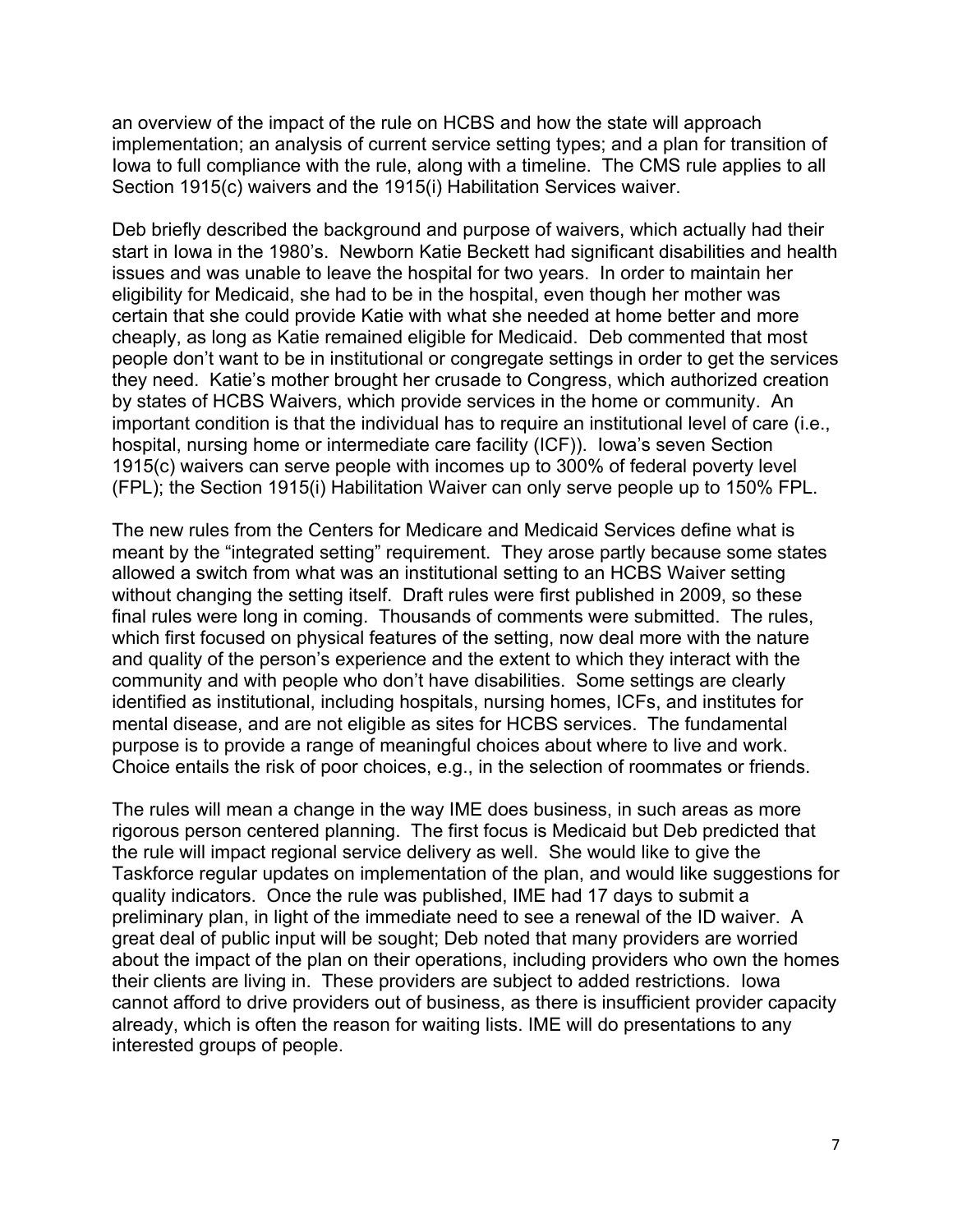In addition, states are waiting for the additional guidance CMS has promised on HCBS employment services and day services, which are often located next to nursing facilities. Geoff stated that the Taskforce should meet with IME before the next legislative session to see how it could be helpful in promoting Olmstead compliance. Jackie Dieckmann suggested a central site where consumers can rate providers on the basis of the consumers' experience. Geoff asked if individuals on waiting lists might be directed by IME to other sources of assistance. Deb replied that this has been done with the counties and would now be done with the regions. Joe Sample of the Iowa Department on Aging said that Aging and Disability Resource Centers can also refer people to available disability services; efforts are underway to link ADRCs to regional operations.

Deb had to leave the meeting at that point but would like to come back and finish her presentation in the afternoon.

## **VI. Nominations Committee Report**

Carrie England reported that an orientation session for new members was held in Altoona. She was encourage by the level of energy and advocacy experience. New members are encouraged to call other Taskforce members for help, and they are also encouraged to join one of the committees.

The Taskforce still has a vacancy to fill. The Nominations Committee met with Geoff to discuss candidates. A review of the rankings showed a clear front runner, Ann Gallagher from northeast Iowa. She has personal experience with disability, and serves on the board of her regional Office of Consumer Affairs as well as the PAIMI Advisory Council at Disability Rights Iowa. She has organized legislative outreach events. Paula moved that the Taskforce approve Ann Gallagher as a Taskforce member. Gary McDermott supported the motion. Motion carried. Ann will be potentially eligible for two terms.

## **VII. Housing and Transportation Committee**

Committee members reported on a teleconference several members had attended, to provide input on the housing needs of people with disabilities to an Iowa Economic Development Authority consultant. The consultant is assisting the EDA in the development of the next five year Consolidated Plan for Community Development and Housing. The Plan establishes priorities for the use of Community Development Block Grant (CDBG) funds and for several HUD housing programs which can provide housing for people with disabilities. The funds administered by EDA serve areas outside the metropolitan areas of Iowa. Taskforce members sensed that the consultant and the EDA were not familiar with either employment of housing issues related to disability. They did not seem to be knowledgeable about visitability or universal design, for example.

Len Sandler commented that the survey disseminated by the consultant for stakeholder input on the Plan was extremely difficult to understand. The first paragraph was written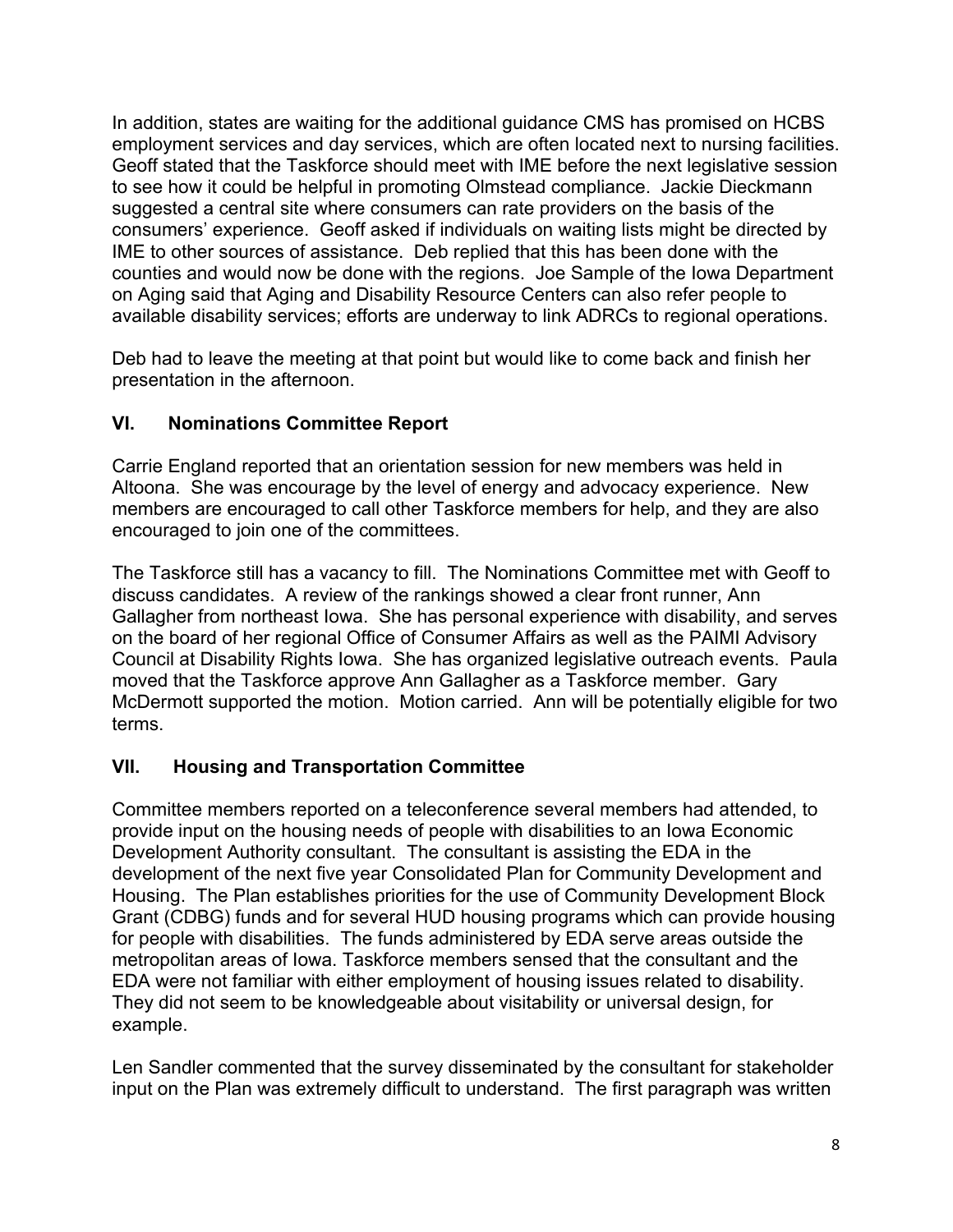at a college reading level. Len had a number of "testers" take the survey and they could not understand the technical language. At this rate they are likely to miss not only people with disabilities and those with low educational attainment but also non-Englishspeaking minorities. Under-reporting on the number of people who need accessible housing is already an issue. Len cited a Senate Resolution filed in 2005 recommending creation of a multi-generational, sustainable housing taskforce. Len will send information to Taskforce members on housing advocacy carried out over the last ten or fifteen years. Len also stated that he thought it would be advantageous for Iowa to have a State Housing Authority.

Geoff suggested that these issue be taken up again at the next Taskforce meeting.

Michele Meadors stated that the Iowa Department of Transportation is hosting a summit on May  $15<sup>th</sup>$  in Marshalltown. People with disabilities who want to attend have to find their own transportation, which can be very difficult. There is also a statewide Mobility Managers meeting in October. Roxanne Cogil and Michele are both members of the Des Moines Transportation Advisory Group. One topic frequently discussed is NEMT services and the new contract for brokerage services.

Liz explained the purpose of the NEMT brokerage, which is supposed to simplify access to NEMT for Medicaid members who need to a doctor's appointment or to a drugstore and do not have their own transportation. Determining eligibility for the ride based on the person's enrollment in Medicaid and the legitimacy of the trip was formerly the responsibility of DHS Field Office Income Maintenance workers. The worker also had to verify that the trip was taken, and that it was done using the least expensive mode of transportation appropriate to the person's needs. Overworked IM workers often lacked the time to follow up, and as was the case in many states, errors have been made and consumers have been extremely frustrated and confused. State Medicaid programs began to contract with brokers who would have a call center, access to Medicaid enrollment data, and subcontracts with a robust enough network of ride providers that they can ultimately provide more rides, at less cost to the state, than was possible before. Iowa has had a brokerage for four years, but many concerns and complaints have been raised about the quality of service, about the fact that there is no formal mechanism for consumer input, and about the lack of published data on outcomes and performance. That was the purpose of the Taskforce comments approved earlier in the meeting.

Geoff Lauer commented that Disability Rights Iowa (DRI) will be watching the NEMT issue over the next 12 to 18 months, and that the Taskforce should support DRI's work in this area. Len pointed out that Peer Action Disability Support (PADS) in Cedar Rapids has also been working on transportation issues, including NEMT, for years.

Dawn suggested that the Taskforce remind state agencies that when they are planning an event in which they hope to involve people with disabilities, they might find the Taskforce a useful resource. Michele moved that the Taskforce send a letter to the Iowa Department of Transportation regarding the Marshalltown summit, expressing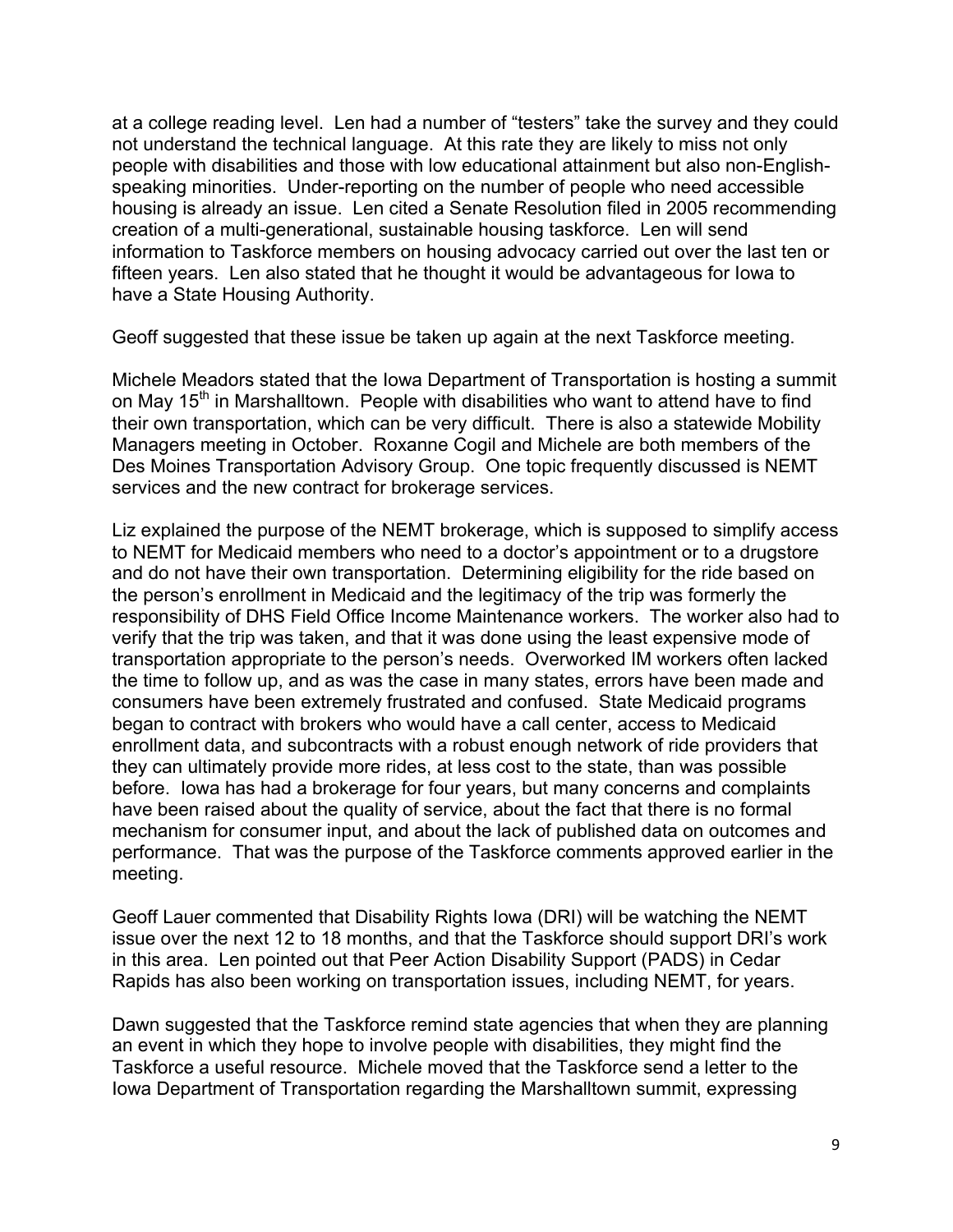concern that people with disabilities were not tapped as a resource. Len Sandler supported the motion. Motion carried.

#### **VIII. Discussion of Taskforce Committees**

Geoff explained that the bylaws provide for two standing committees—the Executive and Nominations Committees. Ad hoc workgroups are to be set up as the need arises to address issues. Currently the Taskforce has a Housing and Transportation and an Employment group, or committee. There are many other kinds of issues, such as Medicaid expansion, that can be so volatile that the Executive Committee frequently has to take action on behalf of the Taskforce in between meetings. Technically, the Taskforce has had a Legislative Study Committee which was co-chaired for many years by Dawn Francis and Casey Westhoff, but because of the frequent need to act quickly, Dawn and Casey simply participated in Executive Committee discussions. Both Dawn and Casey have now left the Taskforce due to term limits. Two inactive committees are Public Information and Strategic Planning.

Geoff noted that many of the Taskforce's new members are already experienced advocates, and this is an opportunity to recharge committees. One idea that has come up is splitting the Housing and Transportation Committee because there are major issues in both areas. There was consensus that this should be done. Mary Roberts also suggested that at some point the Taskforce may want to set up an Education Committee. It was agreed that AT is an important issue that is relevant to most other committees, and AT discussions should be a part of those committee's policy discussions. Geoff recommended that an MHDS Redesign Committee be set up to follow those complex issues.

Committees were set up as follows:

#### Housing

Mary Roberts Jackie Dieckmann Michele Meadors Len Sandler Tracy Keninger Chair Bruce Teague will contacted to determine his continued interest.

#### **Transportation**

Gary McDermott, Chair Kathleen O'Leary Joan Bruhn Michele Meadors Len Sandler Tracy Keninger Roxanne Cogil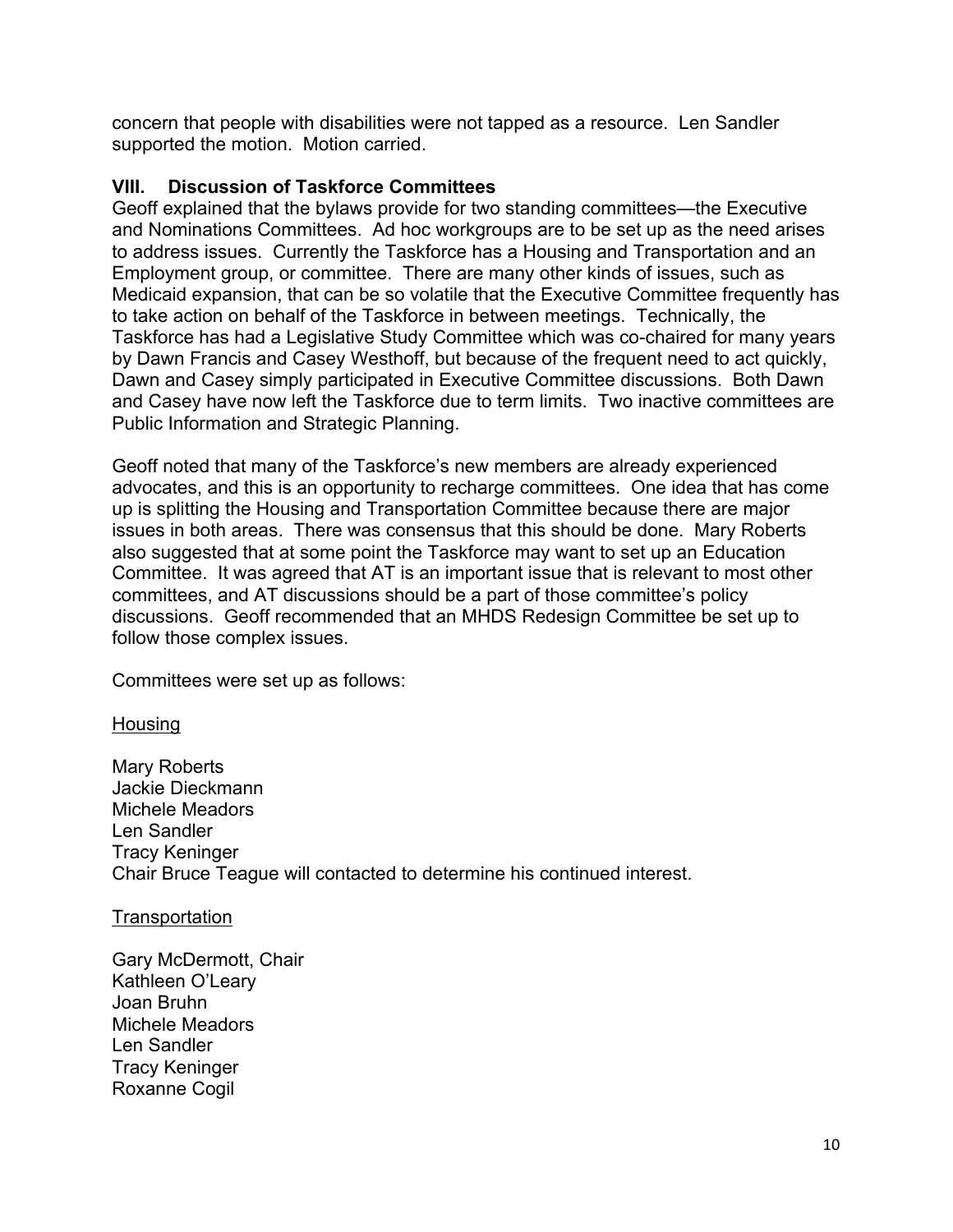#### Employment

Ashlea Lantz, Chair Joan Bruhn Roxanne Cogil Kathleen O'Leary

#### MHDS Redesign

June Klein Mary Roberts Jackie Dieckmann

## **X. HCBS Transition Plan (cont'd)**

Deb Johnson had rejoined the meeting and continued her presentation. Jackie Dieckmann asked about providers as landlords. Deb responded that under the new CMS rules there will likely have to be adjustments in the formal relationships between most providers and their tenant/clients. She said IME will engage providers in a conversation about such issues as tenant rights. Some providers may become upset with the changes, but their continued eligibility for Medicaid reimbursements depends on compliance with the regulations. The transition plan is geared to achieve compliance by March 17, 2019, the five year deadline set by CMS.

Deb said IME would like to explore changes in Iowa waivers, such as the addition of personal assistance other than CCO, and to include assisted living in the Elderly Waiver. However, the Medicaid budget is facing a \$29 million shortfall this year, which will take some hard thinking. She asked for ideas and recommendations from the Taskforce.

Geoff said that the Taskforce needs to support IME in its transition efforts, in anticipation of pushback. Advocates need to educate families and other stakeholder on the reason for the transition. He would like Deb to meet with the Executive Committee to discuss how the Taskforce could help with stakeholder education, and to explore how to achieve the desired outcomes without driving providers out of business. Deb said several public meetings are already scheduled throughout the state and webinars are also planned. The input of advocates will be needed. People should call Deb (515 256 4662) if they need a group presentation.

Geoff asked that if people with brain injury are on the waiver waiting list, they be referred to IDPH for neuro facilitation services.

## **IX. State Agency Reports**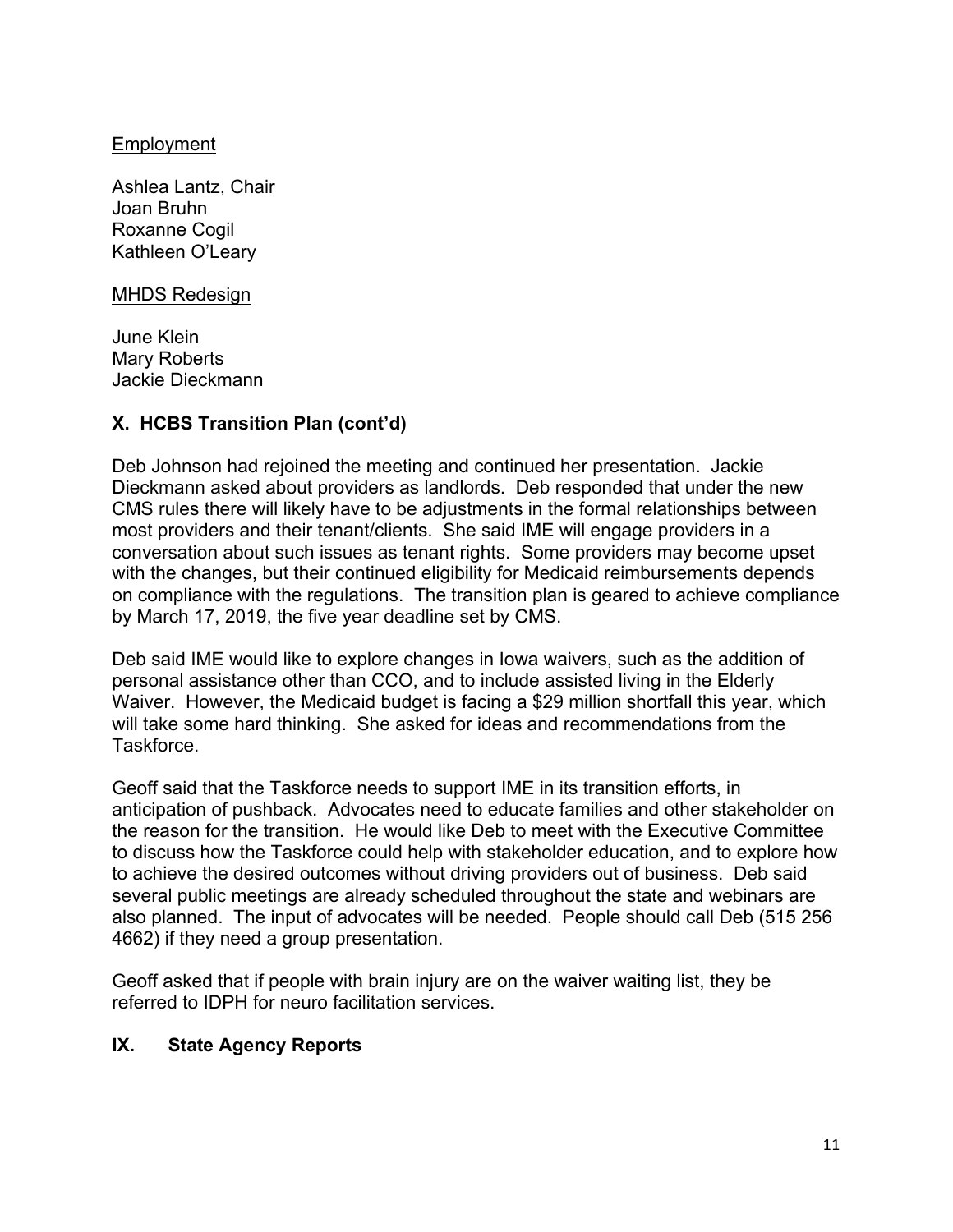Iowa Department on Aging – Joe Sample commented that he has been attending Taskforce meetings for three years, and sees a level of excitement and energy today that he has not seen before. Joe described his work on the Aging and Disability Resource Center concept. Work began in 2004, leading to a web portal, LifeLongLinks.org, which helped people access Iowa's three major Information and Referral networks: I-4A for aging services, Iowa 2-2-1 for general information on available services and help, and Iowa COMPASS for disability services. The "ADRC" was virtual for years, but IDA recently began to explore how it could be incorporated into communities and regions. The concept has evolved into a No Wrong Door approach, where regardless of the point of access (area agency on aging, the region, etc.) a person should be able to get accurate current information. ADRCs have now been designated throughout Iowa, and are operated by area agencies on aging. For the last six years, only two were piloted, in Cedar Rapids and Waterloo, and with ADRC expansion, the department is still trying to figure out what they should look like.

The only funding available for ADRCs has come from the Older Americans Act, to support information and assistance, and options counseling. The intent is to help people avoid having to spend down all their resources in order to get long term services and supports (LTSS). The lack of funding is leaving the department hamstrung.

Currently, IDA is working on "re-imagining LifeLongLinks, on the provision of HCBS services to veterans, and on its Lifespan Respite grant. With respect to veterans assistance, IDA is working with the Veterans Administration Medical Center in Iowa City, but the hope is that services can be made available statewide to other veterans' centers. Gary McDermott, who is a veteran, has been an advisor on this project.

Regents – Patrick Clancy was thanked for his participation as the Regents' representative to the Taskforce, as he is retiring at the end of June. He noted that the School for the Deaf and the Braille School are working to deploy resources to regional academies. The hope is for eventual creation of five academies.

Iowa Department of Public Health (IDPH) – Karin Ford reported that the IDPH disability and health needs assessment is now posted on the website. Data collected in the survey could be helpful in grant writing. Karin is conducting ADA accessibility surveys of facilities such as mammography clinics. The intent is to improve services to people with disabilities, including cognitive issues. Karin had high praise for the clinic at Mary Greeley Hospital. IDPH is providing resources to clinics help serve these populations. The last year of the Disability and Health grant ends in July. The Department is looking for resources to continue work on emergency management planning, including its effort to get a weather radio in everyone's home. Karin was recently appointed to the Iowa Council on Homelessness representing IDPH. She hopes to be able to bring awareness of the homelessness issues of people with disabilities.

## **XI. Member Reports**